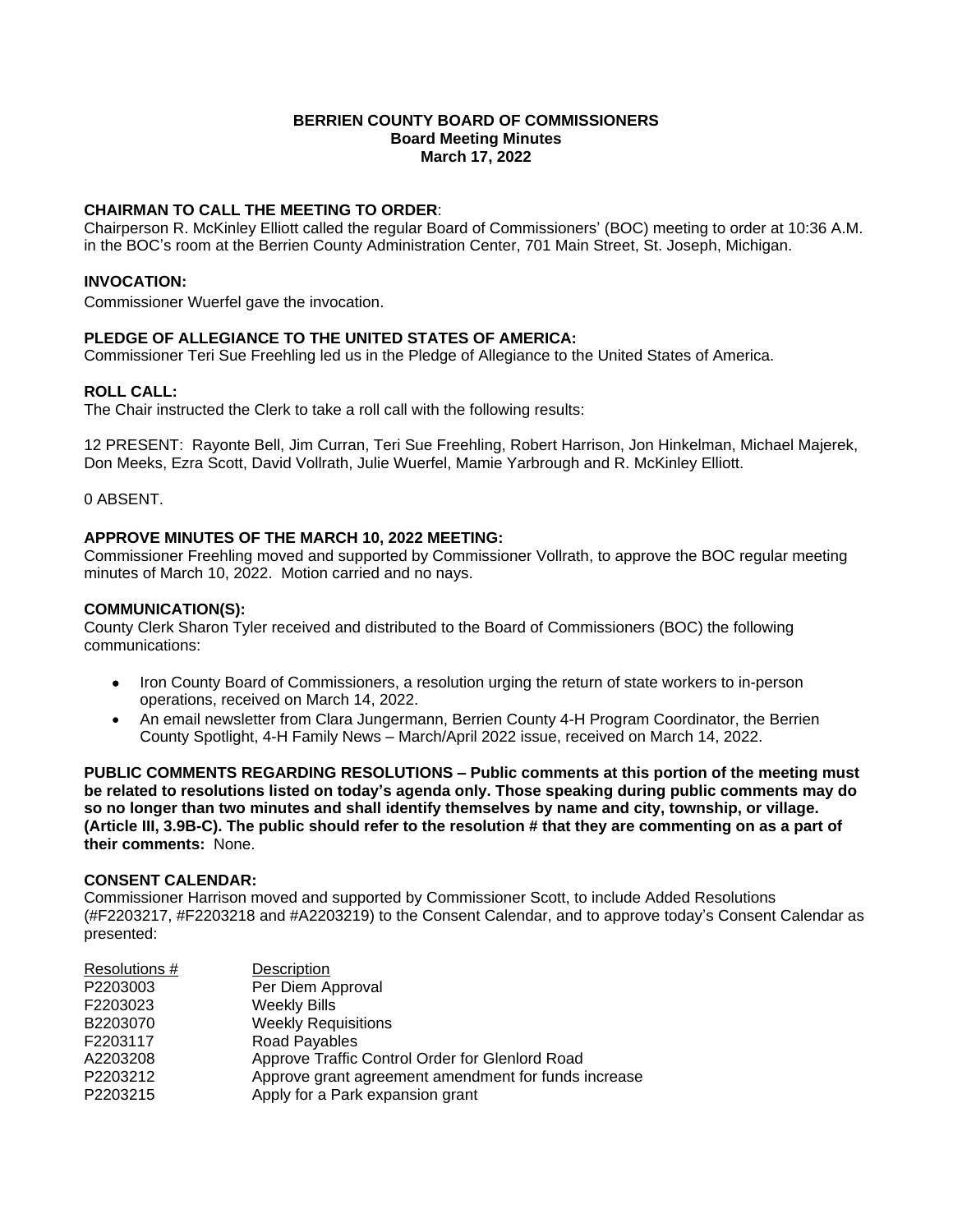| Complement Change to Motor Pool                          |
|----------------------------------------------------------|
| Contract with Southwest Michigan Planning for Grant work |
| Commit ARPA Funds for Broadband Infrastructure           |
| Commit ARPA Funds for Facilities Improvements            |
|                                                          |

The Chair instructed the Clerk to call the roll with the following results:

12 YEAS: Curran, Freehling, Harrison, Hinkelman, Majerek, Meeks, Scott, Vollrath, Wuerfel, Yarbrough, Bell and Elliott.

Motion carried, no nays.

## **ADDED RESOLUTION(S):**

The following resolutions were moved to the Consent Calendar:

| Resolutions # | Description                                              |
|---------------|----------------------------------------------------------|
| F2203217      | Contract with Southwest Michigan Planning for Grant work |
| F2203218      | Commit ARPA Funds for Broadband Infrastructure           |
| A2203219      | <b>Commit ARPA Funds for Facilities Improvements</b>     |

## **COMMITTEE REPORT(S) – Administration, Personnel & Human Services, Finance Committees:**

The Administration, Personnel & Human Services and Finance Committees presented their Committee Reports. Discussion was held. Parent Committee minutes are available at www.berriencounty.org.

#### **COMMISSIONER REPORT(S):**

The Commissioners presented their outside committee reports.

#### **ADMINISTRATOR REPORT:**

Administrator Brian Dissette gave his Administrator's Report.

**GENERAL PUBLIC COMMENTS - Those speaking during public comments may do so no longer than two minutes and shall identify themselves by name and city, township, or village. (Article III, 3.9B-C):** None.

## **OTHER BUSINESS:**

Commissioner Freehling introduced Galien Township Supervisor Gerry Mast who was in the audience today with Joe Stanis of Galien, who were here regarding ARPA funds.

Chairperson Elliott discussed having our Corporate Counsel and the Administrator investigate other uses for the ARPA funds, such as a sinking fund or seed monies. Discussion was held.

Commissioner Yarbrough asked about the cannabis tax revenue from the City of Benton Harbor and how Berrien County uses these funds that they have collected. Administrator Dissette and Chairperson Elliott responded to the question. At this time, the funds are placed in the general fund. They discussed redirecting the monies back to local municipalities. They stated there is a lot of flexibility with these funds and there is a state law on how it can be used or distributed.

Administrator Dissette stated around May 1<sup>st</sup>, Berrien County will be receiving new revenues that will be distributed over the next 18 years and will have some strings attached to its use.

## **ANNOUNCEMENTS/REMINDERS:**

Chairperson Elliott stated the following announcements are on today's Agenda:

- Thursday, March 24, 2022 Meeting Schedule: No Committee of the Whole at 8:35 A.M., Committee meetings begin at 9:15 A.M. and the Board of Commissioners meeting is at 10:30 A.M.
- Berrien County ARPA Broadband Grant Application Workshop at the Berrien County Administration Center: Today at 12:30 P.M. and again on Thursday, March 31, 2022 at 9:00 A.M.